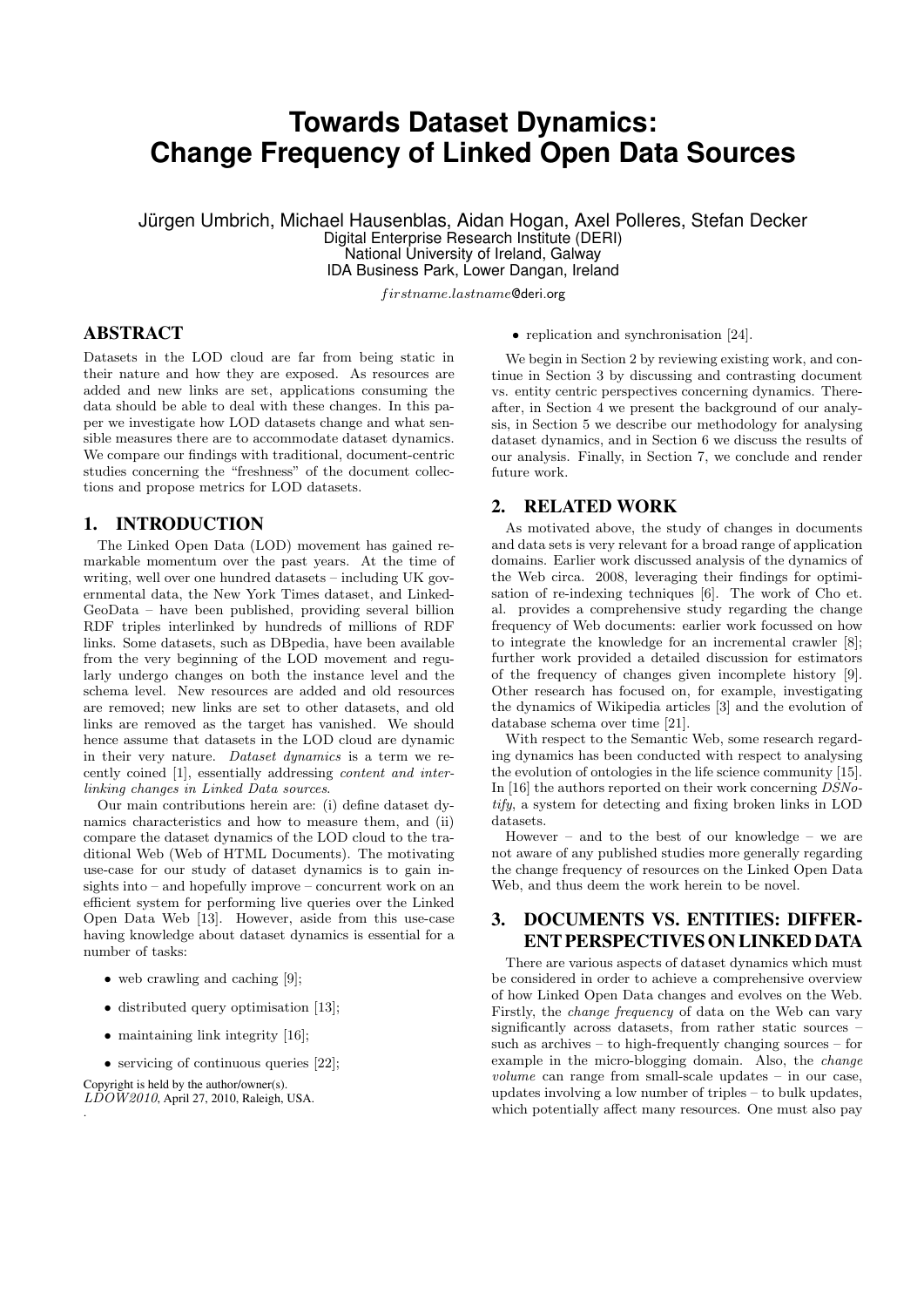attention to the perspective one takes on resources: that is, whether we are interested in local changes of particular datasets, or are interested in global changes with respect to what is said about a URI in all accessible linked datasets.

Before we continue, however, we must first provide some preliminaries. Firstly, our notion of a 'document' refers to an atomic Web 'container' in which Linked Data is typically exposed: these include RDF/XML, (X)HTML+RDFa documents, etc. Secondly, we often refer to an 'entity' by which we intuitively mean anything identified by a URI in Linked Data, including classes, properties, and the "real-world artefacts" described.<sup>1</sup> Following from both, we can now distinguish the following perspectives in dataset dynamics:

- 1. A document-centric perspective, which focuses on datasets and is motivated by the "traditional" Web as well as the REST community [12, 2]
- 2. An entity-centric perspective, which focuses on entities as described in the Linked Open Data Web [5] – we further separate the entity-centric perspective into:
	- (a) An entity-per-document perspective which takes into account occurrences of an entity with respect to a specific document
	- (b) A global entity perspective which takes into account all appearances of an entity across the Web

In particular, the entity-centric perspectives are more LODspecific than the document-centric perspective prevalent in more traditional views on dataset dynamics. Many applications operating on the LOD cloud assume an entity-centric view where entities become the unit of knowledge and data on such entities are aggregated from multiple documents. Also, LOD documents may be dynamically served by an entity-centric index (e.g., a SPARQL endpoint), whereby a change in one entity may entail changes in many documents. Thus, we believe the distinction between the document- and entity-centric perspectives to be important for our purposes herein.

In fact, the global entity perspective may be infeasible to monitor as arbitrary new sources can publish data about any entities. For this reason – and despite formally discussing 2b herein – note that in the present work we will focus on the analysis of 1 and 2a, and leave approximative techniques for analysis of 2b as part of our future research (discussed in Section 7).

Despite the two distinct perspectives, both are somehow related: there is naturally a relation between entities and their appearances in different containers. Along these lines, Figure 1 depicts a typical distribution of entities per document in the LOD cloud. As we have already shown elsewhere [17], this distribution follows a power law.

In order to formalise what we mean by these different perspectives, let  $\mathcal{R} = \{r_1, ..., r_n\}$  be the set of all *resources* as of the Architecture of the World Wide Web [19]: that is, HTTP entities and documents. Further, we define  $\mathcal{D} =$  ${d_1, ..., d_n}$ ,  $\mathcal{D} \subset \mathcal{R}$  as the set of all documents (i.e., dereferenceable entities that point to RDF data) and  $\mathcal{E} = \{e_1, ..., e_n\}$ ,  $\mathcal{E} \subset \mathcal{R}$  as the set of all entities. A document  $d_i$  can mention



Figure 1: A typical distribution of entities in documents.

various entities; thus, we denote the set of entities mentioned in document d as  $E(d) \subseteq \mathcal{E}$  and likewise the set of all documents mentioning e as  $D(e) \subseteq D$ . Further, let  $ver(d, t)$ be the state of document d at time-point  $t - i.e.,$  the RDF graph served by  $d$  at time  $t$ . It is clear, that different use cases require specific state functions  $ver(d, t)$  and equality measures; e.g. a state function could be the hash value of the RDF graph, a set of RDF statements or the set of inferable new statements.

Then, the *document change function* of document d from time t to  $t'$  (where  $t < t'$ ) is defined as follows:

#### DEFINITION 1. Document Change Function

$$
C_d(t, t') = \begin{cases} 0 & if \text{ ver}(d, t) = \text{ver}(d, t')\\ 1 & otherwise \end{cases}
$$

Likewise, we define the entity-per-document change function as follows:

DEFINITION 2. Entity-per-document Change Function

$$
C_d^e(t, t') = \begin{cases} 0 & \text{if } ver(d, t) \cap e = ver(d, t') \cap e \\ 1 & \text{otherwise} \end{cases}
$$

where by  $G \cap u$  we denote all triples in graph G mentioning u. Finally, the entity change function can be defined as follows:

DEFINITION 3. Entity Change Function

$$
C^e(t, t') = \max_{\forall d \in D(e)} (C_d(t, t'))
$$

Please note that we pursue a purely 'syntactic' notion of change, and do not consider more advanced notions relating to 'semantic' change: for example, we would consider a change in a datatype literal if the syntax of that literal changes even though the semantic interpretation does not – this change would then propagate to the respective entity/document despite no real change on the semantic level. Further, we do not consider any forms of reasoning in the changes – e.g., we do not propagate changes in a class definition as changes to it's member entities. We leave further discussion and related analysis of 'semantic vs. syntactic change' for future work.

It may also be interesting to consider more closely the relationship between documents and the entities they contain, examining separately the change function of entities which

<sup>&</sup>lt;sup>1</sup>Note that in this paper, we currently overlook entities 'identified' by blank-nodes; concretely, blank-node entities do not have consistent naming which has adverse consequences on the analysis presented in Section 5.3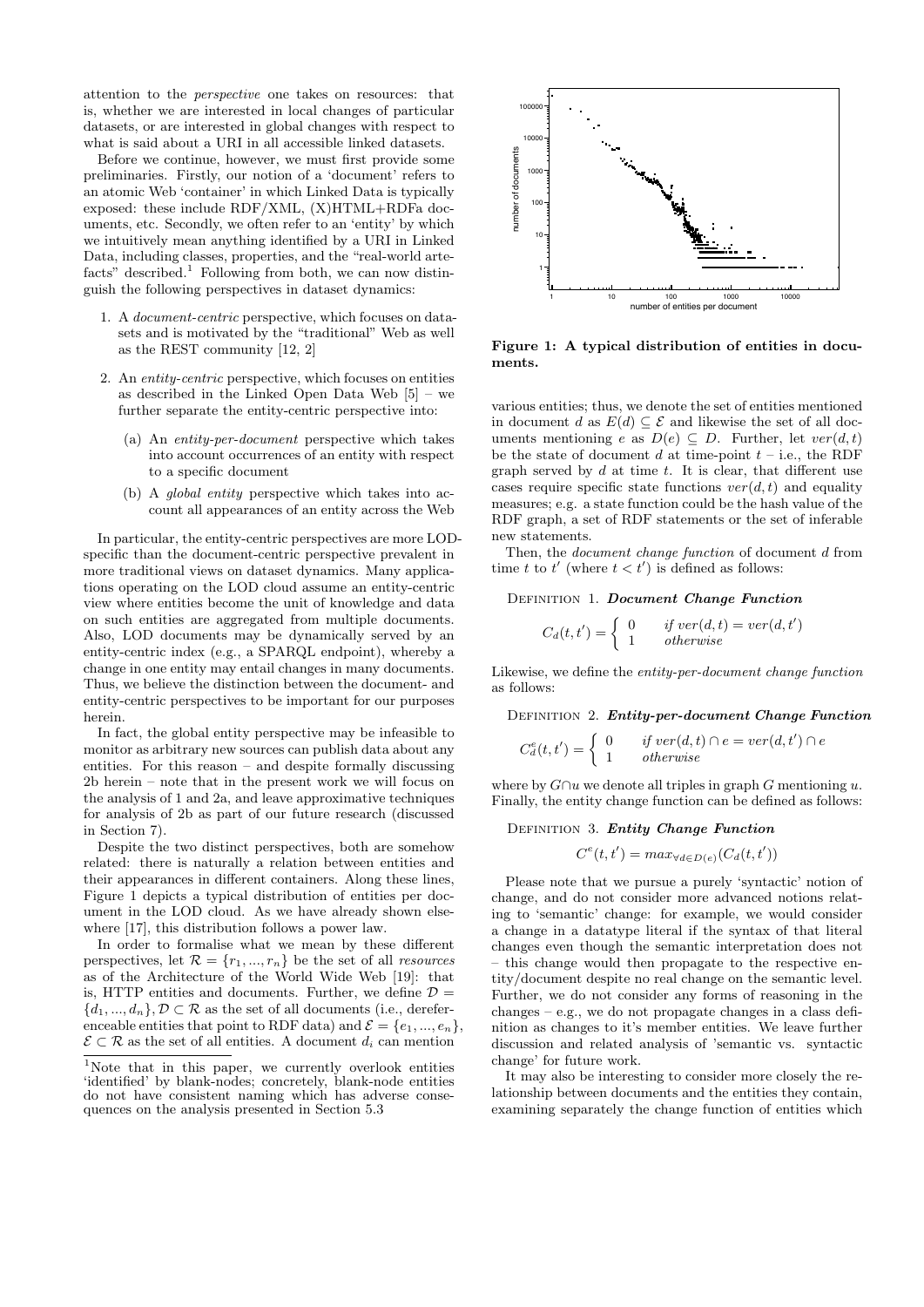are considered 'local' with respect to the document they appear in. To this end, we introduce the term local entity, meaning an entity in a document whose pay-level domain (PLD) is the same as the document's PLD: here, a PLD is defined as any domain that requires payment at a [top-leveldomain] (TLD) or country-code TLD registrar [20]. Taking an example, let  $PLD(uri)$  be the PLD extraction function; then:

$$
PLD(http://www.deri.ie/)=deri.ie
$$

We can now define a local entity as follows:

DEFINITION 4. Local Entity

We define the set of local entities  $E_{local}(d)$  of document d as

$$
E_{local}(d) = \{e \in E(d) \mid PLD(e) = PLD(d)\}
$$

Definition 4 is closely related to a similar notion defined in [7], which defines locality based on the correspondence of hostnames. Note that, according to this definition, an entity may be local to several documents, which may not always be desirable. Alternatively, one could focus on the authoritative relationship between entities and documents whereby the document an entity redirects to is the authoritative document for that entity [18]. In this paper, we currently only consider the locality relationship between documents and entities and plan to investigate stronger notions such as authoritativeness in future work.

## 4. CHANGE DETECTION MECHANISM

So far, we have focused on identifying and formalising different notions of change – particularly change functions – as a foundational aspect of dataset dynamics. We now discuss how such changes can be detected; one can group change detection mechanisms as follows:

- HTTP-metadata monitoring: analysis of HTTP response headers – including datestamp and  $ETag$  [11] – to detect whether something has changed;
- content monitoring: fetching the entire content and determining locally what has changed;
- *notification*: active notification by a data source that something has changed (ideally what has changed) [16].

The Table 1 summarises aspects of the the aforementioned change detection mechanisms. The aspects – motivated by  $[10]$  – are as follows: (i) *availability*, meaning if the respective solution is available out-of-the-box in currently deployed systems on the Web; (ii) reliability, referring to the ability to correctly capture all changes; (iii) costs, referring to the resources needed for the approach (in terms of band-width, storage, etc.); and (iv) scalability with respect to the number of involved data publishers (in terms of infrastructure) and consumers (concerning, for example number of concurrent "subscribers" in a notification system). Further, we have included two Linked Data specific aspects in Table 1: (v) support for document-centric change detection, and (vi) support for entity-centric change detection.

Both content and HTTP metadata monitoring mechanisms are well studied and discussion about those is available elsewhere (cf. [10, 11]). The characteristics of Web-scale notification mechanisms – especially concerning reliability, costs, and scalability are subject to research at time of writing. However, there are some remarkable implementation

|              | Content | <b>HTTP</b> | <b>Notification</b> |  |
|--------------|---------|-------------|---------------------|--|
| availability |         | $\pm$ [10]  | $\pm$ [16]          |  |
| reliability  |         | $\pm$ [10]  | unknown             |  |
| costs        | high    | low         | unknown             |  |
| scalability  | high    | high        | unknown             |  |
| documents    | yes     | yes         | yes                 |  |
| entities     | no      | partially   | yes                 |  |

Table 1: Change detection mechanism's aspect matrix.

and standardisation efforts ongoing, including but not limited to:

- online services: $2$
- earlier efforts for a lightweight notification standard: for instance the Event Notification Protocol (ESN) (see "Requirements for Event Notification Protocol" [23]);
- *pubsubhubbub*: a simple, open, server-to-server webhook-based pubsub (publish/subscribe) protocol as an extension to Atom and RSS.<sup>3</sup>

#### 5. METHODOLOGY

To the best of our knowledge, this is the first study regarding the dynamics of documents and entities of the Linked Open Data Web. Hence, the methodologies used in our evaluation are inspired by legacy related work for Web documents. Specifically, we applied similar evaluation methods – and indeed try to answer similar questions – as presented in [8]. The experiments require a large data set which is constantly monitored over a long timespan to conclude significant findings: we are not aware of any significant, heterogeneous and publicly available data-set of Linked Open Data resources which includes a complete history of changes. Nevertheless, we have access to such a dataset collected for an extended period in early 2009; although the dataset was originally collected for a different purpose – and thus, as we will see is not as suitable for our analysis as a bespoke corpus might be – we can derive some illustrative statistics which give some early insights into the dynamic nature of Linked Data on the Web.<sup>4</sup> Next, we describe how this dataset was monitored and which methods we use for our evaluation.

#### 5.1 Monitoring

To gain first insights about the dynamics of resources of the Linked Open Data Web we analyse 24 data dumps collected by weekly snapshots of the 7 hop neighborhood of Tim Berners-Lee's FOAF file<sup>5</sup>. The weekly snapshots were collected using the MultiCrawler framework [14] with the following steps applied in each crawl cycle:

- 1. gathering the content of a list of URIs;
- 2. parsing of RDF/XML content;

<sup>2</sup> http://www.changedetection.com/

<sup>3</sup> http://code.google.com/p/pubsubhubbub/

<sup>4</sup>Notably, this dataset was already studied by Biessmann et. al. [4] w.r.t. to dependency dynamics between people described in the data set.

<sup>5</sup> http://www.w3.org/People/Berners-Lee/card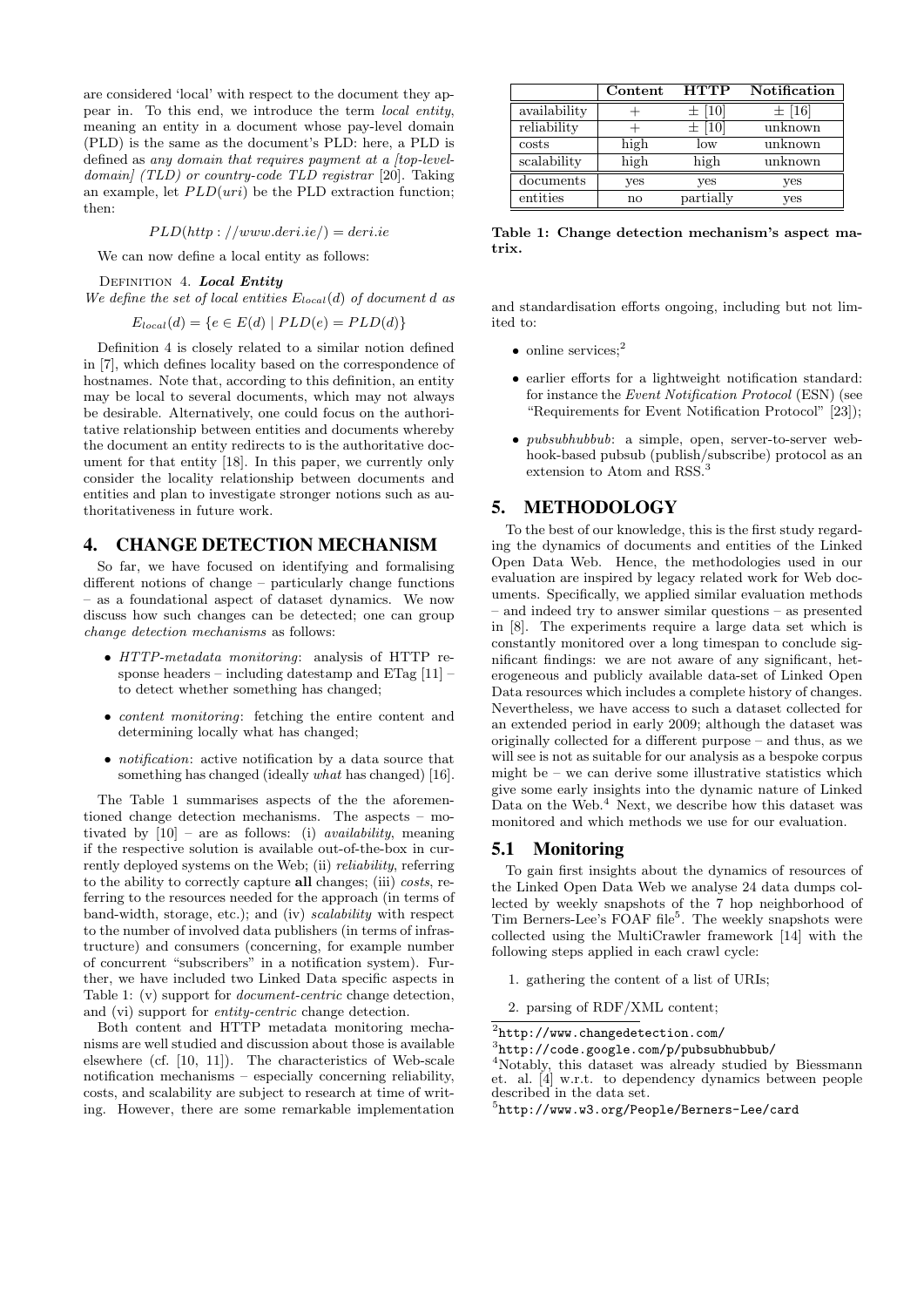- 3. extracting of all URIs at the subject and object position of a triple;
- 4. shuffling list of extracted URIs;
- 5. applying a per-domain limit for the URIs (5000 URIs per PLD).

Please note that steps 4) and 5) were done for politeness reasons to prevent too many parallel HTTP requests to one server: these steps introduce a non-deterministic element into our crawl and thus, we did not monitor a fixed list of URIs every week. Indeed, this passive monitoring makes change frequency analysis more challenging [9]. We have to deal with an incomplete history of sources, wherein it is very likely that many sources appear only once in the snapshot – thus, we sometimes present statistics which use only a small subset of the total dataset: the subset derived from sources that were available in more than 20 of the 24 snapshots.

## 5.2 Data Corpus

The data collection was performed over 24 weeks starting from the 2nd of November 2008 and contains 550K RDF/XML documents with a total of 3.3M unique subjects (∼6 entities appearing in the subject position per source) with 2.8M locally defined entities per our definition 4.

## 5.3 Change detection function

The change detection of a document  $C_d(t, t')$  or entity  $C_d^e(t, t')$  between two snapshots  $t, t'$  is a trivial task as long as the statements of the resource do not contain blank nodes [24]. For our preliminary evaluation, we used a simple change detection algorithm – based on a merge-sort scan over the weekly snapshots – as follows:

- 1. skolemise blank nodes within a document;
- 2. sort all relevant statements for the change detection of an document or entity by their syntactic natural order (subject-predicate-object-[context]);
- 3. perform pairwise comparison of the statements by scanning two snapshots in linear time;
- 4. trigger a detection of change (either w.r.t. a document or entity) as soon as the order of the statements differs between two snapshots (e.g. new statements were added or removed).

#### 5.4 Evaluation

In this subsection, we describe in detail the evaluation we performed on the data set.

*Document-centric evaluation.* Firstly – and as a baseline – we performed a document-centric evaluation which allows us to compare our results with earlier studies about HTML documents. For this study, we compute the changes of a document as defined in Definition 1.

*Entity-centric evaluation.* Secondly, we studied the change frequency of entities from an entity-per-document perspective as defined in Definition 2. In fact, more accurately we analysed the change frequency from a local-entity-perdocument perspective – a notion which follows intuitively from Definitions 2 and 4: to detect a change in an entity

 $C_d^{e_{local}}(t,t^{\prime}),$  we compare only the statements which 1) are contained in documents whose URIs matches on the PLD level with the entity URI and 2) in which the entity URI appears in the statement. Thus, we consider only the changes from documents in the locality of the entity as defined in Definition 4.

## 5.5 Change Process - A Poisson Process

Finally, for the purposes of comparison, we use an established model for changes of Web documents. Previously published studies [8] report that changes in Web documents can be modeled as a Poisson process (Equation 1). Poisson processes are used – for example – to model arrival times of customers, the times of radioactive emissions or the number of sharks appearing on a beach in a given year. The model allows to calculate the probability of a number of events occurring in a fixed period of time given that (i) the events are independent of the time elapsed since the last event and (ii) the events occur with a known average frequency rate  $\lambda$ . The parameter  $\lambda$  is the expected 'events' or 'arrivals' that occur per the required unit-of-time (in our case, a week). Further, let  $N(t + \tau) - N(t)$  be the number of changes in an interval  $(t, t + \tau]$  with  $\tau$  given as the number of weeks – to take an example in our scenario, if an entity e changed five times in a window of the last 10 weeks, then  $N_e(14+10)-N_e(14) = 5$ . Finally, let k be the number of occurrences of a document or entity in the total monitoring time (24 weeks in our case). Then, according to the Poisson process, the probability of an event occurring within a given interval  $(t, t + \tau]$  is given as:

$$
P[\mathbf{N}(t+\tau)-\mathbf{N}(t)=k]=\frac{\left(\lambda\tau\right)^k}{k!}\exp(-\lambda\tau)\text{ for }k=1,2... \text{ (1)}
$$

## 6. FINDINGS

In this section we present several early findings about the change frequency of resources on the Linked Data Web.

Firstly, we examine the usage of Etag and Last-Modified HTTP header fields, followed by an analysis of the various dynamic aspects which are aligned to the studies of the traditional Web in [8].

#### **6.1 Usage of Etag and Last-Modified**

One way to detect changes is to use the information contained in HTTP response headers as discussed in Table 1. The HTTP protocol offers two header fields to indicate a change of a document, viz: the Etag and Last-Modified fields. Using such methods of change detection is more economical in that it avoids the need for content sniffing.

We verified the usage (or lack thereof) of these two fields for all the documents in our corpus; Table 2 summarises the findings:

| Header field       | Fraction |
|--------------------|----------|
| only Etag          | 7.12\%   |
| only Last-Modified | 8.18%    |
| Both               | 16.75%   |
| None               | 67.95%   |

Table 2: Usage of Etag and Last-Modified HTTP header fields.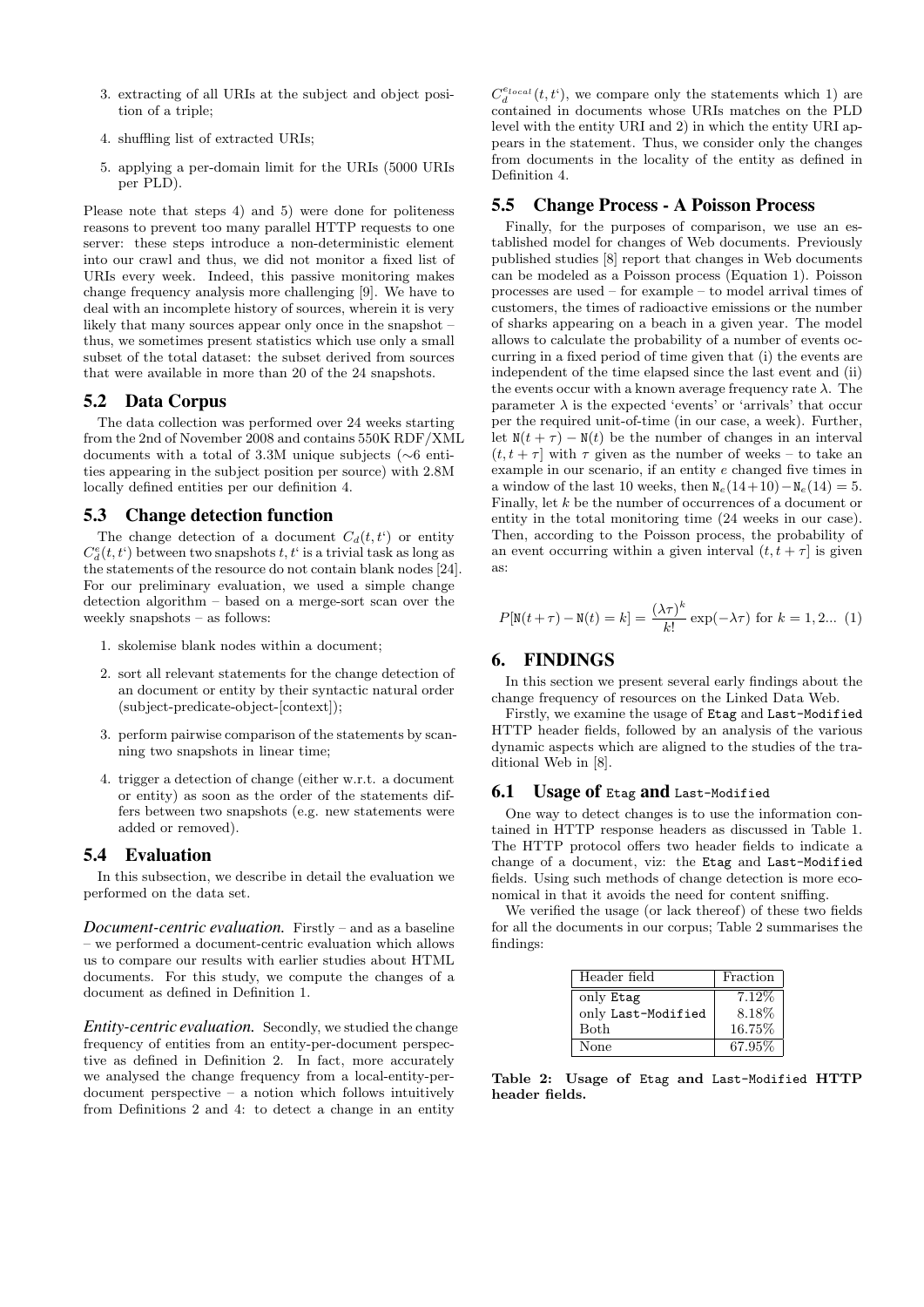Similarly to studies about the usage of these two fields for HTML documents [10], we found that 67.95% of the 550K documents did not report either of these two fields. Both fields were available by 16.75% of all the documents. Thus, we have to rely on actively monitoring of documents to detect their changes.

#### 6.2 Access and lifespan distribution

We move now to analysis involving the content of data in our corpus. Firstly, we are interested in characterising the distribution of the number of accesses (i.e., appearances) and the lifespan (i.e., the time interval between the first and last appearance) of documents and entities respectively. This is a slightly different computation from [8], where, for example, the authors estimated the lifespan of a document by doubling the time the document was seen in the monitoring window if the document occurred at the beginning of the experiment but not at the end. Figure 2 contains the plots of the frequency and lifespan distribution for the documents (crosses) and entities (circles); we observe that the distributions follow approximately an "80-20" law.

From this figure, we can also conclude that only a fraction of the documents appeared frequently in the different snapshots – considering the importance of having as much information as possible to apply and verify our change frequency model (Section 5.5) – and thus to gain a good overview about their dynamics – going forward, we will give special consideration to the subset of our corpus derived from documents that appear in at least 20 weekly snapshots and ignore missing observations when considering changes. Again, this is necessitated by the non-deterministic factor in our incidentally crawled snapshots.



Figure 2: Access and lifespan distribution of entities and documents (y-axis logscale).

#### 6.3 How often do the resources change?

Next, we will analyse the average change frequency of a resource. For the purposes of this analysis, we only consider the subset of the corpus which features resources that appear in more than 20 snapshots. Let us assume a document d changed 12 times during our monitoring interval of 24 weeks. In this case we can estimate the average change frequency of d to be 24 weeks/12 = 2 weeks. Following this example, the results for average change frequency of documents and

entities are summarised in Figure 3. The left side of the diagram shows the percentage of all resources that were not observed to change (static resources). The right side of the diagram shows the percentage of non-static resources that were observed to have an average change frequency within the given interval. An interesting finding is that 62% of the total documents did not change at all, along with 68% of the entities. Further, we see that the fraction of documents is increasing with bigger change intervals, whereas for entities it is quite the opposite: by inspecting the data closer, we figured out that 51% of the entities with a change frequency of less than 1 week appear in more than one 'local' document. Thus, for example, one document may change the description of many local entities: along these lines, Figure 4 shows the distribution of the number of frequency of entities appearing in a given number of documents, where again, we can observe a power law distribution.



Figure 3: Fraction of documents with given average change frequency.



Figure 4: Distribution of reuse of entities among documents (log/log scale).

#### 6.4 What fraction of the Web changed?

Continuing, we now study how quickly and what fraction of the documents and entities changes over time. Along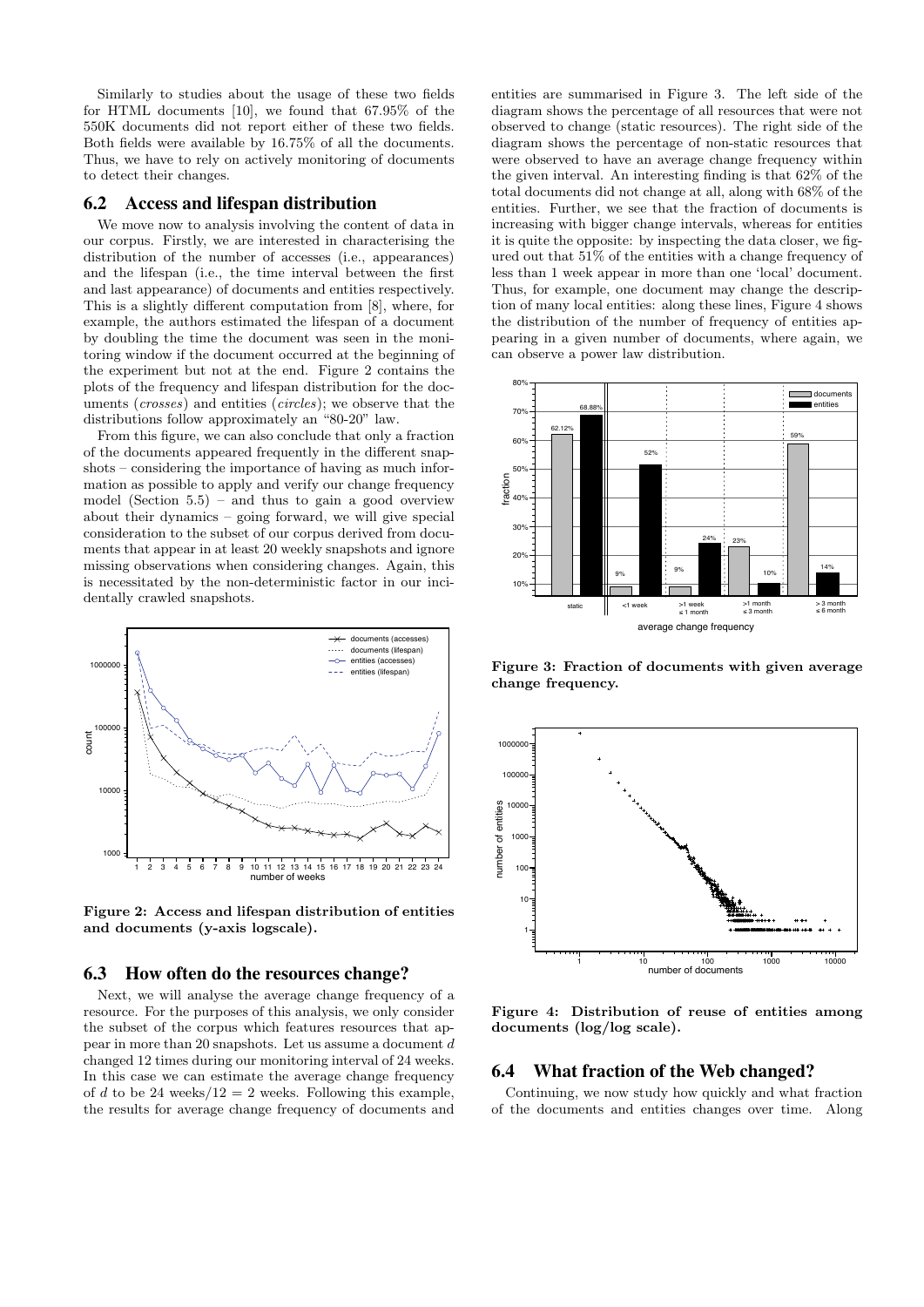these lines, we count how many documents – and respectively entities – changed after a certain time period. Figure 5 presents the cumulative change function for documents (circles) and entities (squares). The graph cumulatively shows how many documents and entities had changed after X weeks. The plot contains the cumulative change function for all resources (appearing at least once), and for resources that appeared in at least 20 snapshots. Again, the plot correlates with Figure 3 in that for the subset of the corpus with more than 20 observations, we can also see a large amount of entities changing after the first week, with a more gradual increase in observed document changes. An interesting observation is that the entities with more than 20 observations show a higher propensity to change; one could assume that such entities are better linked (and thus appear more often in our crawl) and so are reused in more documents (cf. Figure 4).



Figure 5: Cumulative change function.

#### 6.5 Change process - A mathematical model?

Next, we analyse whether we can apply the Poisson model presented in Section 5.5 to the changes of documents and entities detected in our analysis. Therefore, we must compute the average change rate  $\lambda$  for each document d and entity e. We group the documents and entities with the same change rate and plot their distribution of successive change intervals; e.g., a document which changed in week 2 and 6 has a successive change interval of 4. If the changes can be modeled as a Poisson process, the resulting graph should be distributed exponentially.

For illustration, we selectively present the graph for documents with an average change frequency of 4 weeks (Figure 6) and the graph for entities with an average change frequency of 4 weeks (Figure 7). We performed a Poisson regression ( log-linear regression) and use the maximum likelihood method to estimate the parameters. The predicated poisson process is plotted in the graphs as the line and describes the observed data quite well, despite some small variations. Similar effects are observed for around half of the other plots. However, we also spotted several graphs for documents and entities in which the Poisson model does not well describe the observed data points: The main reason for this observation is that there are not enough available sample points. As a conclusion of the findings: we currently

cannot accept or reject the described change model with statistical significancy. Further studies with more data samples are required.



Figure 6: Documents with an average change frequency of 4 weeks ( $\#\text{occ} > 20$  weeks, y-axis logscale).



Figure 7: Entities with an average change frequency of 4 weeks  $(\text{\#occ}>20$  weeks, y-axis logscale).

#### 6.6 Discussion of the results

We found that in 90% of all documents less than 10% of the entities changed, as depicted in Figure 8, which shows the distribution of the average fraction of entities that changed per document. It is hence safe to assume that – in the context of Linked Data – the finer-grained entity-centric perspective for changes is superior, compared to the more traditional document-centric point of view.

Drawing towards a conclusion to our analysis, we now discuss the observed changes for the documents over time. Therefore, we defined the following three main change categories:

• Update  $(U)$  – that is, between two snapshots of a document, the entities described were the same but the information about the entities changed: new statements were added and/or removed;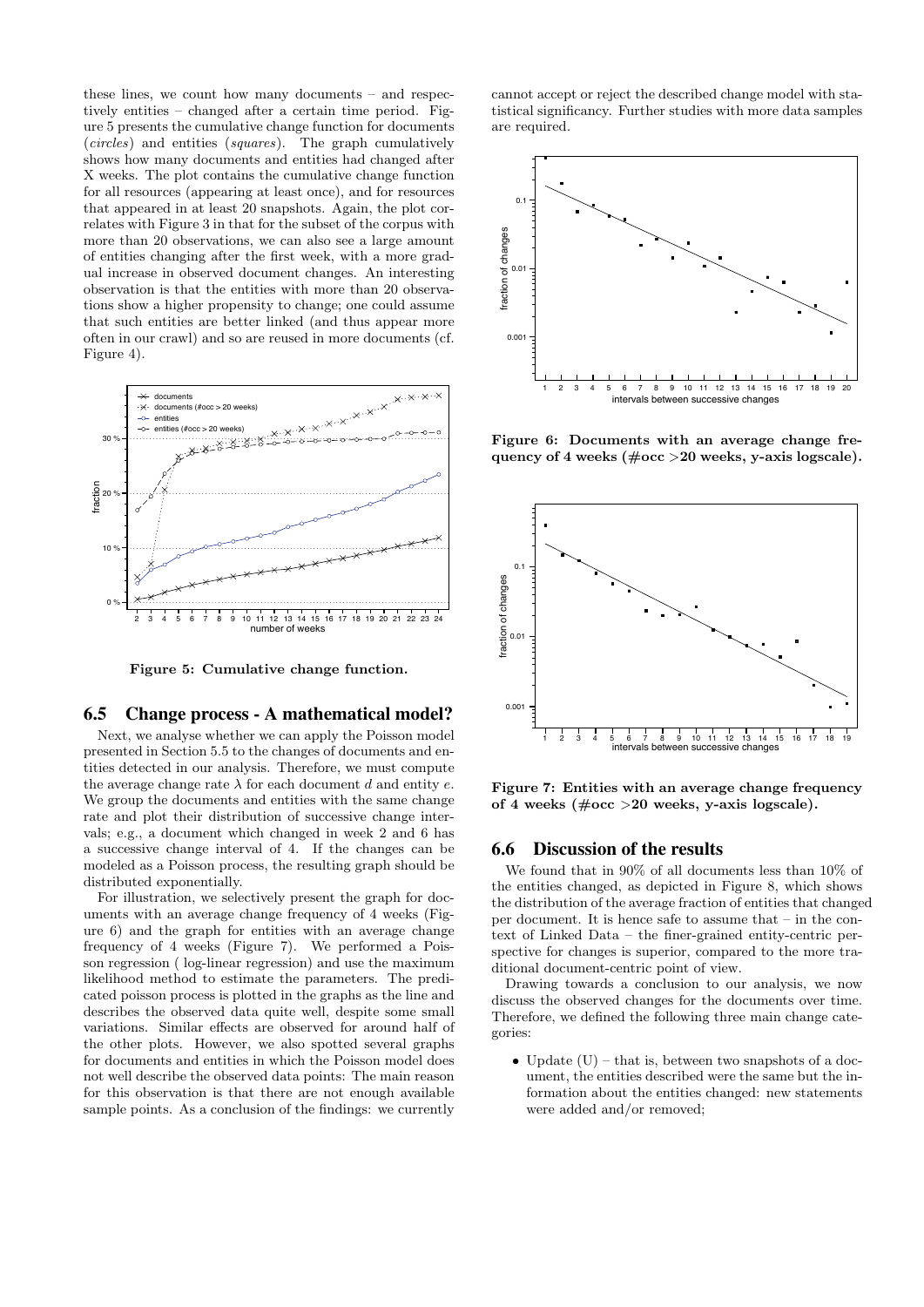- Add  $(A)$  that is, between two snapshots of a document, new entities were added;
- Del  $(D)$  that is, between two snapshots of a document, entities were deleted;
- Combination of the three categories mentioned above: UA, UD, AD; UAD.

Table 3 lists the fraction of documents which encountered such a change (or combination thereof) for each of the seven categories. We can see that 76% of the documents have only entity updates as changes, whereas in 9.46% of the documents new entities were added.

|          |          |          | (UA UD AD) | total     |
|----------|----------|----------|------------|-----------|
| 76.88%   | $9.46\%$ | 7.08%    | 3.87\%     | $97.29\%$ |
| $9.46\%$ | $0.19\%$ | $2.29\%$ | 3.87\%     | 15.81\%   |
| $7.08\%$ | $2.29\%$ | $0.23\%$ | 3.87%      | $13.5\%$  |

Table 3: Results of document change categories.



Figure 8: Average fraction of entity changes per document (y-axis logscale).

## 7. CONCLUSION

We motivated this work by highlighting the importance of a fundamental understanding of dataset dynamics with respect to Linked Open Data sources; we further claim that such knowledge can be leveraged to optimise existing systems and algorithms, such as making incremental index updates techniques more efficient. Further, we discussed in detail the differences between document-centric and entitycentric dynamics together with possible approaches for change detection: content-monitoring, HTTP header monitoring, and active notifications.

The findings we gained from weekly snapshots of the neighborhood graph of Tim Berners-Lee FOAF file are the following:

• less than 35% of the monitored documents contained Etag and Last-Modified HTTP header fields in the response;

- a surprisingly small amount  $(\sim 35\%)$  of the monitored resources changed over the time interval of 24 weeks;
- half of the documents that changed had a change frequency of more than 3 months – in contrary, on a entity-centric level, half of the entities had a change frequency of less than a week applying our definition of local entities (based on PLD correspondences between document and entity);
- comparing our results to previous published studies we cannot verify that the change frequency of the documents and entities follow entirely the change model of a Poisson process.

We should perhaps look at these early findings with a critical eye in that we did not actively monitor a fixed set of sources. This work is very much an early attempt in this field, and needs further exploration and research to fully understand and exploit the change frequency of resources in the Linked Data Web.

## 7.1 Future Work

Large scale experiment To verify our early findings and derive statistical significant results, we plan to expend and run our evaluation for a larger dataset which is monitored over a longer time period. Further, we plan to study in more detail the dynamics on a entity-centric level; e.g. studying the dynamics of only authoritative entities as defined in [18] or the dynamics of the global entities as defined in Section 3.

Active monitoring. A major drawback of the current study is the monitoring method used for our data set. To overcome the problem of an incomplete change history, we will actively survey a selected set of documents over a long time period, thus creating a tailored corpus for our analysis. In addition to active monitoring, we plan to study how we can dynamically adapt the monitoring interval based on the estimated change frequency of a resource.

Fine-grained analysis of changes on a entity-centric level Finally, the findings of this work will be integrated into an existing system which aims to execute live queries over the LOD Web, which uses efficient data summary approaches [13]. Thus, using our analytics, we would hope to discern documents which are highly dynamic and those which are more static: highly dynamic documents would thus be better suited to direct-lookup approaches, whereas static data would be more suited to index summaries (or indeed, full-blown data warehousing approaches) for query-answering. Similarly, we could also investigate what kinds of statements for an entity in a document changes; e.g. a rdf:type statement should be rather very static, whereas a statement describing the values of sensor data is rather very dynamic.

## 8. ACKNOWLEDGEMENTS

Our work has partly been supported by the European Commission under Grant No. SFI/08/CE/I1380 (Lion-2), and under Grant No. 231335, FP7/ICT- 2007.4.4 iMP project. Further, this work has greatly benefited from the feedback of Bernhard Haslhofer and Nico Popitsch as well as from discussions with Andreas Harth.

#### 9. REFERENCES

[1] Dataset dynamics (esw wiki). http://esw.w3.org/topic/DatasetDynamics.